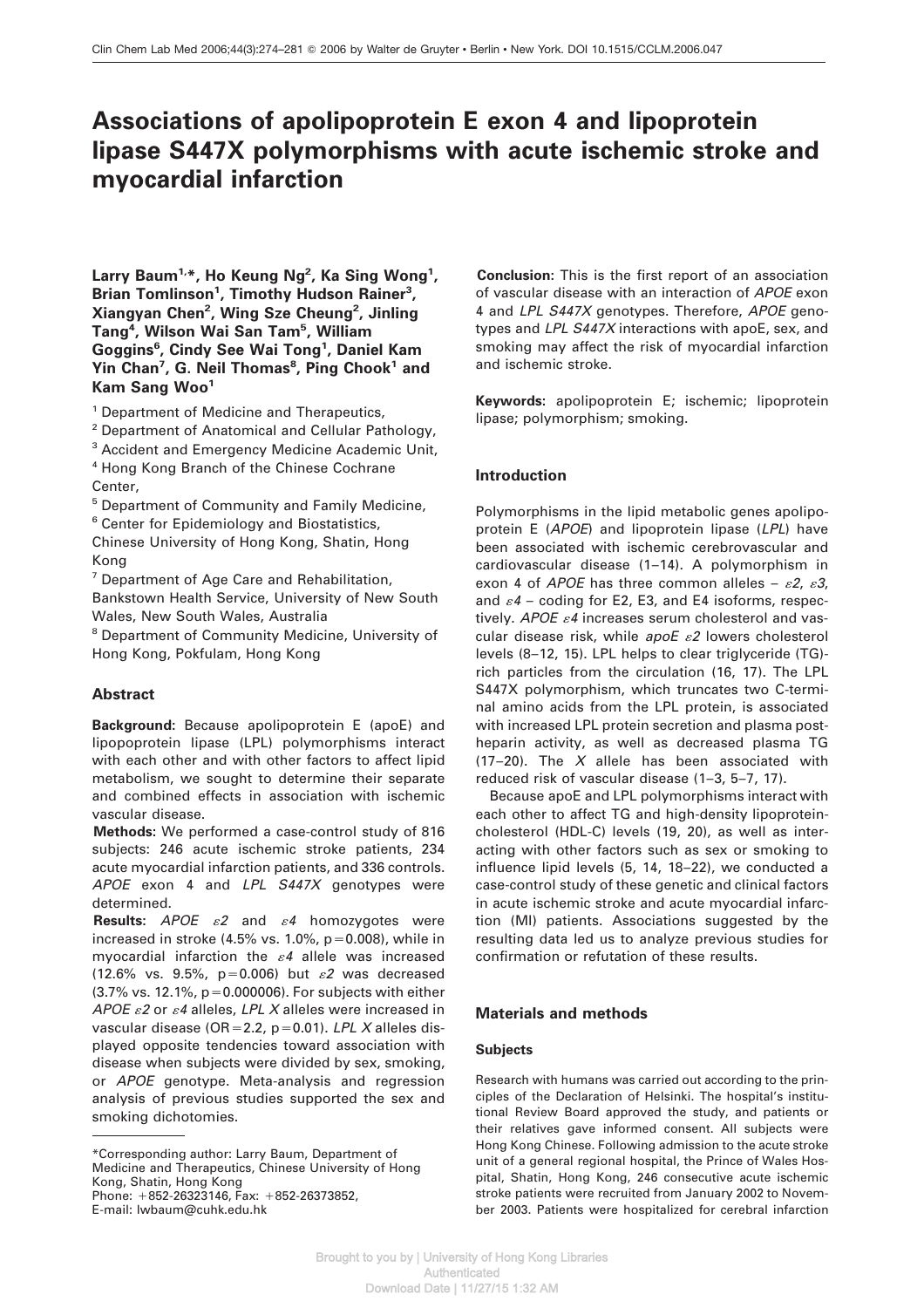within 7 days of symptom onset. Brain computed tomography (CT) was performed within 24 h of admission. CT evidence of stroke was a requirement for inclusion in the study. Patients with past history or CT feature of primary intracerebral hemorrhage were excluded. In addition, magnetic resonance imaging was performed for 90% of patients. Ultrasound carotid duplex, extracranial and transcranial Doppler (TCD) ultrasound, and electrocardiography were performed routinely for cerebral infarction patients at this hospital. Patients were assessed by a neurologist to confirm the diagnosis of stroke.

From community centers for the elderly, 225 elderly people (aged 65–74 years) were recruited, originally for a study of the effects of exercise. Subjects with known cardiovascular disease or stroke, dementia, uncontrolled/newly diagnosed hypertension, or impaired mobility were excluded from the controls, as were those who were regularly performing exercise. An additional 111 elderly controls (aged at least 60 years) without known cardiovascular disease, stroke, or dementia were recruited from outpatient clinics of the Prince of Wales Hospital and United Christian Hospital.

Also recruited were 234 acute MI patients admitted to the coronary care unit of the Prince of Wales Hospital between 1998 and 2002. Patients were not excluded on the basis of age or sex. Diagnostic criteria for acute MI were as follows: characteristic clinical presentation of precordial pain for more than half an hour; pathological Q wave, ST elevation or T wave inversion in the electrocardiograms, with subsequent evolutionary changes; and an unequivocal rise in the aspartate aminotransferase (SGOT) level to over 45 IU/mL on one of the three successive days, with the highest level at least twice the lowest one in those with borderline elevation.

Age, sex, serum lipid concentrations, and vascular risk factors, including hypertension, diabetes mellitus, and smoking habit, were collected from controls or during acute admission for patients. Status as a current, former, or never smoker was determined by asking each subject for his/her self-assessment. To measure lipids, fasting blood samples were taken from patients the day after admission or from controls. Hypertension was defined as systolic blood pressure (SBP) >140 mm Hg or diastolic blood pressure (DBP) )90 mm Hg on at least two occasions, or treatment with blood pressure-lowering medication. Diabetes was defined as fasting plasma glucose  $>7.0$  mmol/L. Levels of TG (enzymatic method without glycerol blanking), total cholesterol (TC) (enzymatic method), and HDL-C (dextran sulfate-magnesium chloride precipitation) were measured on a Hitachi analyzer (Hitachi, Tokyo, Japan), and low-density lipoprotein-cholesterol (LDL-C) was calculated using Friedewald's formula, except when TG was greater than 4.5 mmol/L. The precision performance of these assays was within the manufacturer's specifications. Blood pressure was measured in stroke patients after they had settled in the wards. Data were not available on passive smoking for all subjects or on SBP and DBP for MI patients.

Cholesterol and blood pressure are typically reduced following MI (23, 24). In addition, many coronary artery disease (CAD) patients took lipid-lowering statins, and some nonhypertensive CAD patients took CAD drugs that may also lower blood pressure (β-blockers and nitrate). Therefore, we did not use blood pressure or lipid data gathered from MI patients.

#### **Analysis**

LPL gene exon 9 was amplified by polymerase chain reaction (PCR) using an annealing temperature of  $55^{\circ}$ C and primers TATTCACATCCATTTTCTTC and GTCAGCTTTAGCCCAGAA-TG (25). MnII restriction-enzyme digestion overnight at 37°C and separation by 12% polyacrylamide gel electrophoresis revealed fragments of 28 and 127 bp for the 447X allele, allowing determination of the three possible genotypes (SS, SX, XX).

The fourth exon of APOE was amplified by a two-step nested PCR using primers as previously described (26). The six possible APOE genotypes ( $\mathcal{E}2/\mathcal{E}2$ ,  $\mathcal{E}2/\mathcal{E}3$ ,  $\mathcal{E}3/\mathcal{E}3$ ,  $\mathcal{E}3/\mathcal{E}4$ ,  $\epsilon$ 4/ $\epsilon$ 4) were determined by digestion with HhaI restriction enzyme digestion overnight at 37°C and separation by 12% polyacrylamide gel electrophoresis as previously described (27).

SPSS version 11.5 and Epi6 (World Health Organization, Geneva, Switzerland) were used for data analysis. Differences in continuous variables were examined using Student's t-test or (for Table 4) ANCOVA. Because the distribution of TG levels was skewed,  $log_{10}TG$  was used for comparisons.  $x^2$  Analysis was used to compare distributions of categorical variables. p-Values were not corrected for multiple comparisons, and therefore readers should interpret results with due caution until confirmed by other studies.

For multiple logistic regression, factors with the highest pvalue or which caused deviation from a good fit (i.e.,  $p<0.05$ in the Hosmer and Lemeshow test) were removed until a value of  $p<$  0.1 was reached for the remaining factors. Factors that were then used for further adjustments shown in Table 5 are listed in the legend to Table 5.

For meta-analysis, all published case-control studies of ischemic heart disease or stroke were collected by searching PubMed using the keywords lipoprotein lipase, polymorphism, and any of the following: stroke, cardiovascular, infarction, and cerebrovascular. Relevant articles identified were also examined for citations to relevant case-control studies. Meta-analysis was performed using the random effect model of DerSimonian and Laird, with odds ratios weighted by the number of subjects in each group.

#### **Results**

#### **Patient characteristics**

Mean age was matched between stroke patients and controls, although MI patients were younger (Table 1). Stroke patients were more often male, current smokers, and had higher TG, more diabetes, and higher blood pressure than controls. MI patients were more often male, current smokers, or former smokers than were controls.

#### **Genotypes**

Stroke, MI, and control groups were tested for Hardy-Weinberg equilibrium. For each subject group, both APOE and LPL genotypes were in equilibrium.

In stroke, examination of combinations of genotypes suggested that APOE  $\varepsilon$ 2 and  $\varepsilon$ 4 homozygotes were increased (Table 2). MI patients had a different distribution, with more  $\varepsilon$ 4 and fewer  $\varepsilon$ 2 alleles. Among subjects with hypertension,  $\varepsilon$ 4 alleles were increased in both stroke and MI:  $p=0.008$ , OR $=2.2$ (1.2–4.2). Both sexes exhibited similar allele associations with MI, with  $\varepsilon$ 4 tending to be positively associated with MI in men ( $OR=1.8$ ,  $p=0.04$ ) and women (OR=1.9, p=0.10), and  $\varepsilon$ 2 tending toward a negative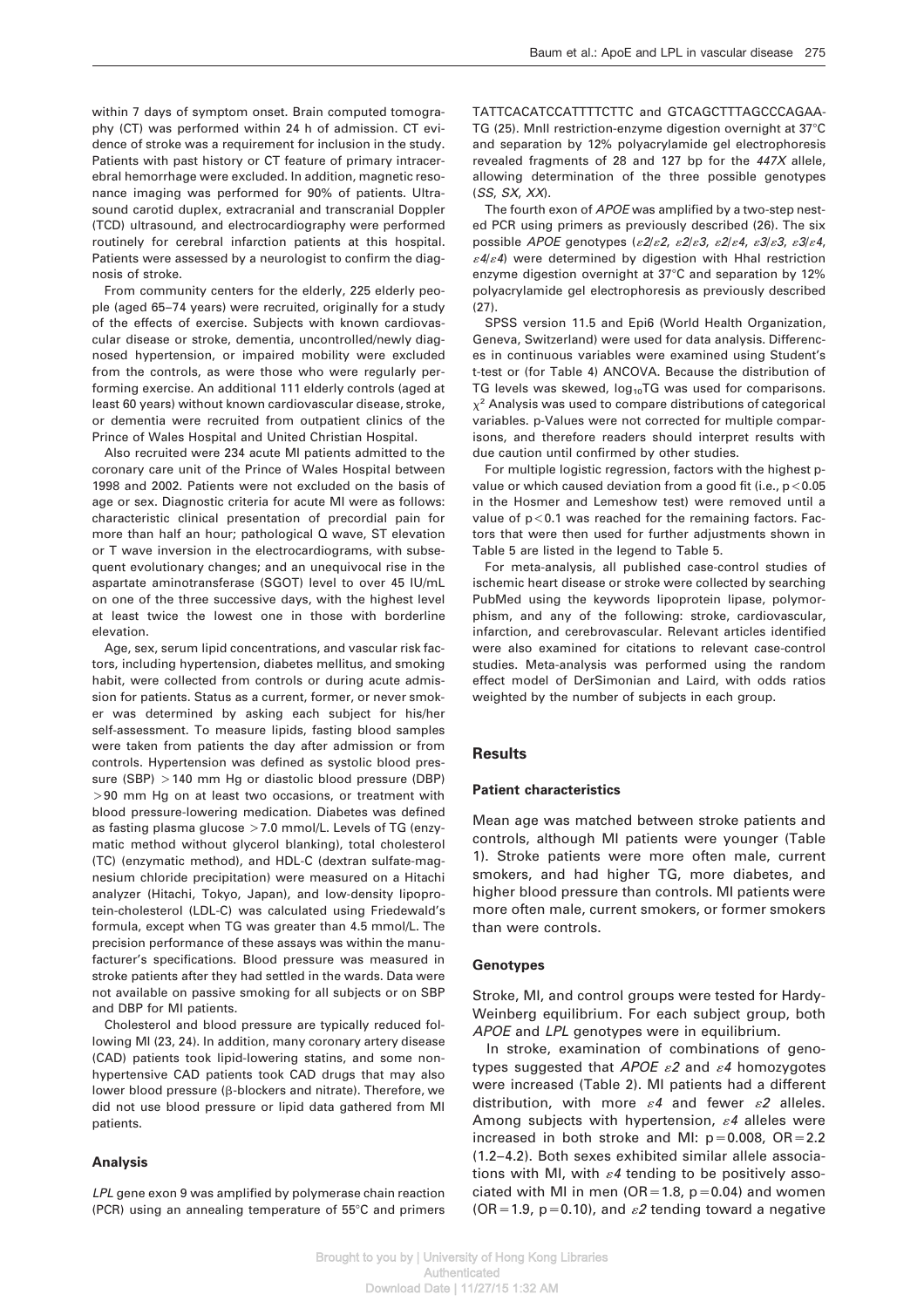|                                | Stroke              | p       | Controls            | p       | MI                       |
|--------------------------------|---------------------|---------|---------------------|---------|--------------------------|
|                                | $(n=246)$           |         | $(n=336)$           |         | $(n=234)$                |
| Age, years                     | $70.7 \pm 12$       | 0.24    | $71.0 \pm 5.9$      | < 0.001 | $58.3 \pm 9.6$           |
| Men, %                         | 54.5                | 0.03    | 45.2                | < 0.001 | 81.6                     |
| SBP, mm Hg                     | $166 \pm 28$        | < 0.001 | $142 \pm 20$        |         | $\overline{\phantom{0}}$ |
| DBP, mm Hg                     | $85.4 \pm 19$       | < 0.001 | $71.9 \pm 13$       |         |                          |
| Hypertension, %                | 65.9                | 0.20    | 60.2                |         | $\overline{\phantom{0}}$ |
| Diabetes, %                    | 30.5                | < 0.001 | 17.5                | 0.99    | 17.4                     |
| Former smoker, % <sup>a</sup>  | 21.1                | 0.61    | 26.3                | < 0.001 | 43.5                     |
| Current smoker, % <sup>a</sup> | 22.7                | < 0.001 | 11.3                | < 0.001 | 28.7                     |
| TC, mmol/L                     | $5.58 \pm 1.14$     | 0.32    | $5.47 \pm 0.91$     |         | -                        |
| HDL, mmol/L                    | $1.35 \pm 0.36$     | 0.32    | $1.31 \pm 0.34$     |         |                          |
| LDL, mmol/L                    | $3.48 \pm 1.00$     | 0.96    | $3.48 \pm 0.81$     |         |                          |
| TG, mmol/L <sup>b</sup>        | $1.55(1.44 - 1.67)$ | < 0.001 | $1.30(1.22 - 1.39)$ |         |                          |

Values are mean  $\pm$  SD, number of subjects, or percentage.  $-$ , no data. <sup>a</sup> p for  $\chi^2$  comparison with never smokers; <sup>b</sup> geometric mean of TG (95% confidence interval).

association with MI in men (OR=0.3,  $p=0.00002$ ) and women (OR=0.4, p=0.11). Excluding  $\varepsilon 2/\varepsilon 4$  carriers, lipid values or mean age did not differ between carriers of  $\epsilon 3/\epsilon 3$  and either  $\epsilon 2$  or  $\epsilon 4$  in either stroke or control subjects, while in MI patients carrying  $\varepsilon$ 4 compared to  $\epsilon 3/\epsilon 3$ , mean age was younger (55.2 vs. 59.0 years,  $p = 0.01$ ).

LPL genotype and allele distributions did not differ between patients and controls (Table 3). However, opposite associations between  $X$  alleles and disease were observed in men vs. women, smokers vs. nonsmokers, and APOE  $\varepsilon 3/\varepsilon 3$  carriers vs. non-carriers (Table 3): men,  $OR = 0.75$  (95% CI: 0.49–1.2), p=0.18; women,  $OR = 1.7$  (1.0–3.0),  $p = 0.04$ ; current smokers, OR=0.84 (0.30–2.7),  $p=0.72$ ; never smoked, OR=1.3  $(0.84-2.2)$ , p=0.20; APOE  $\varepsilon3/\varepsilon3$ , OR=0.81 (0.54–1.2),  $p=0.30$ ; APOE non- $\mathcal{E}3/\mathcal{E}3$ , OR=2.2 (1.1–4.3), p=0.01.

To compare the effects of smoking and  $LPL$   $X$ alleles on vascular disease, odds ratios for disease were calculated relative to LPL SS never smokers:  $X+$ never smokers,  $OR = 1.3$  (0.84–2.2),  $p = 0.20$ ; SS current smokers, OR=3.5 (2.6–4.9), p < 0.00001;  $X$ + current smokers,  $OR = 3.0$  (1.1–9.3),  $p = 0.02$ . Since most smokers were men, subjects were re-analyzed after segregating by smoking and sex. Among never smokers, the opposite odds ratios of men and women remained nearly the same, suggesting that the sex effect is not secondary to a smoking effect. There were too few current smokers to obtain reliable odds ratios after stratifying by sex and genotype. Although MI and stroke were associated with different APOE genotypes, both diseases tended to associate with the combination of LPL  $X+$  and APOE non- $\varepsilon 3/\varepsilon 3$ genotypes.

Several parameters differed between carriers of LPL  $X+$  and SS (Table 4). Among stroke patients, lipid levels did not differ significantly between  $X+$  and SS carriers.

## **Logistic regression**

In various subject groups, multiple logistic regression identified different variables associated with disease. These variables, listed in the legend to Table 5, were

**Table 2** Distribution of APOE genotypes and alleles in stroke and MI patients and controls.

| <b>APOE</b>                           | Controls    | Stroke                                                     | MI                                                                                          |
|---------------------------------------|-------------|------------------------------------------------------------|---------------------------------------------------------------------------------------------|
| genotype                              | $(n=311)$   | $(n=243)$                                                  | $(n=231)$                                                                                   |
| $\frac{\varepsilon}{2}\varepsilon$    | $2(0.6\%)$  | $7(2.9\%)$                                                 | $0(0.0\%)$                                                                                  |
| $\mathcal{E}2/\mathcal{E}3$           | 60 (19.3%)  | 39 (16.0%)                                                 | $13(5.6\%)$                                                                                 |
| $\frac{\varepsilon}{2/\varepsilon}$ 4 | $6(1.9\%)$  | 6(2.5%)                                                    | 4(1.7%)                                                                                     |
| $\mathcal{E}3/\mathcal{E}3$           | 203 (65.3%) | 155 (63.8%)                                                | 164 (71.0%)                                                                                 |
| $\mathcal{E}3/\mathcal{E}4$           | 39 (12.5%)  | 32 (13.2%)                                                 | 46 (19.9%)                                                                                  |
| $\mathcal{E}4/\mathcal{E}4$           | $1(0.3\%)$  | $4(1.6\%)$                                                 | 4(1.7%)                                                                                     |
|                                       |             | $\epsilon 2/\epsilon 2 + \epsilon 4/\epsilon 4$ : p=0.008, | $\epsilon 3/\epsilon 4 + \epsilon 4/\epsilon 4$ : p=0.007,                                  |
|                                       |             | $OR = 4.9$ (95% CI 1.3-27)                                 | $OR = 1.9$ (95% CI 1.2-3.0)                                                                 |
|                                       |             |                                                            | $\frac{\varepsilon 2}{\varepsilon 3}$ + $\frac{\varepsilon 2}{\varepsilon 2}$ : p=0.000002, |
|                                       |             |                                                            | $OR = 0.24$ (95% CI 0.1-0.5)                                                                |
| Allele                                | Controls    | Stroke                                                     | MI                                                                                          |
|                                       | $(n=622)$   | $(n = 486)$                                                | $(n=462)$                                                                                   |
| $\varepsilon$ 2                       | 70 (11.3%)  | 59 (12.1%)                                                 | $17(3.7\%)$                                                                                 |
| $\varepsilon$ 3                       | 505 (81.2%) | 381 (78.4%)                                                | 387 (83.8%)                                                                                 |
| $\varepsilon$ 4                       | 47 (7.6%)   | 46 (9.5%)                                                  | 58 (12.6%)                                                                                  |
|                                       |             |                                                            | $\varepsilon$ 4: p = 0.006,                                                                 |
|                                       |             |                                                            | $OR = 1.8$ (95% CI 1.2-2.7)                                                                 |
|                                       |             |                                                            | $\mathscr{E}2$ : p = 0.000006,                                                              |
|                                       |             |                                                            | $OR = 0.30$ (95% CI 0.2-0.5)                                                                |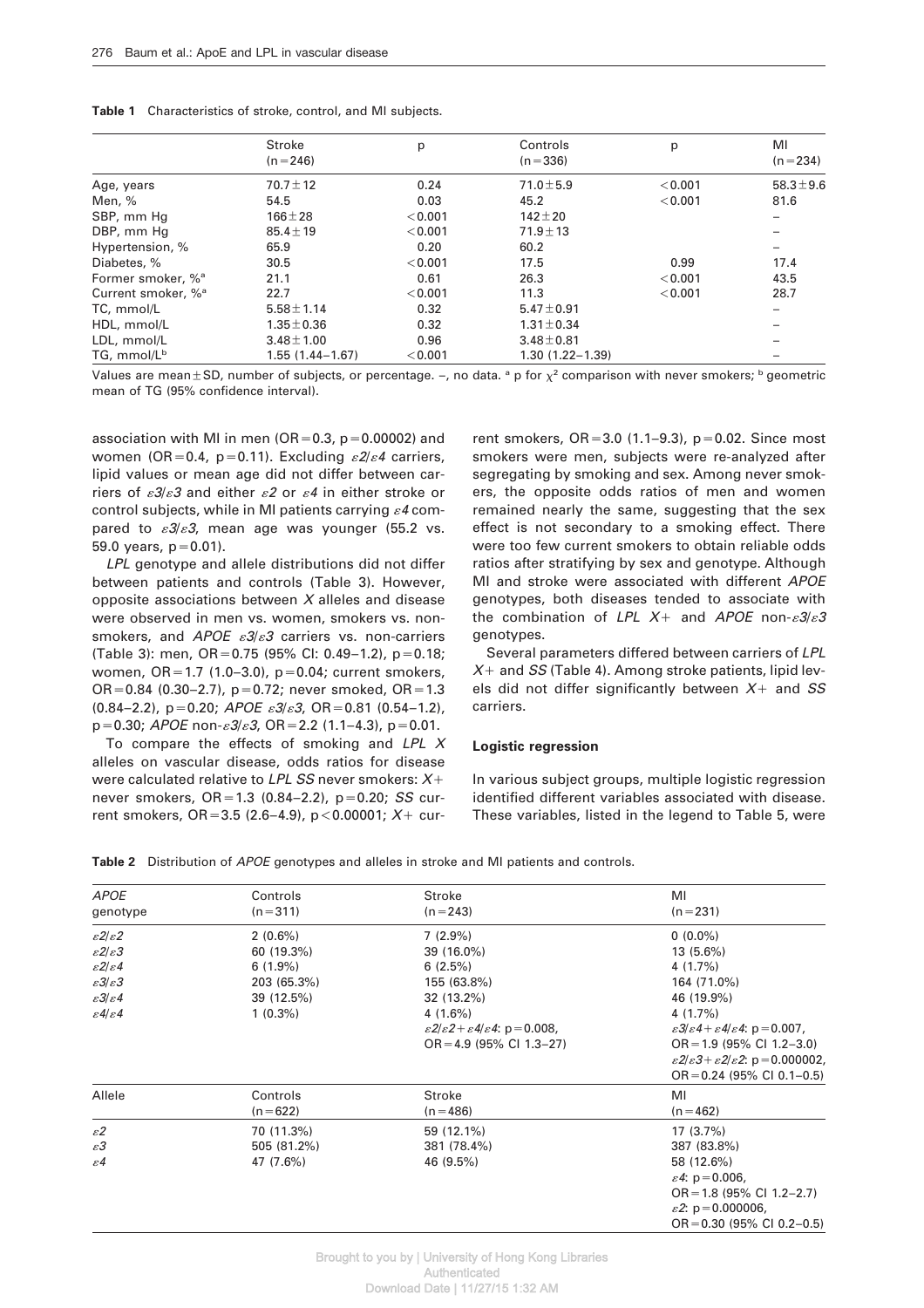|                                                          | n   | Genotype                           |                                         |             | Allele                              |                                         |  |
|----------------------------------------------------------|-----|------------------------------------|-----------------------------------------|-------------|-------------------------------------|-----------------------------------------|--|
|                                                          |     | XX                                 | X <sub>S</sub>                          | SS          | $\chi$                              | S                                       |  |
| Stroke patients                                          | 243 | $8(3.3\%)$                         | 44 (18.1%)                              | 191 (78.6%) | 60 (12.3%)                          | 426 (87.7%)                             |  |
| MI patients                                              | 231 | $0(0.0\%)$                         | $51(22.1\%)$                            | 180 (77.9%) | 51 (11.0%)                          | 411 (89.0%)                             |  |
| All patients                                             | 474 | 8(1.7%)                            | 95 (20.0%)                              | 371 (78.3%) | 111 (11.7%)                         | 837 (88.3%)                             |  |
| Controls                                                 | 313 | $1(0.3\%)$                         | 64 (20.4%)                              | 248 (79.2%) | 66 (10.5%)                          | 560 (89.5%)                             |  |
|                                                          |     |                                    | $OR_{all} = 1.1 (0.7 - 1.5)$ , p = 0.75 |             |                                     | $OR_{all} = 1.1 (0.8 - 1.6)$ , p = 0.47 |  |
| Female, all patients                                     | 153 | $4(2.6\%)$                         | 29 (19.0%)                              | 120 (78.4%) | $37(12.1\%)$                        | 269 (87.9%)                             |  |
| Female, controls                                         | 176 | $0(0.0\%)$                         | 26 (14.8%)                              | 150 (85.2%) | $26(7.4\%)$                         | 326 (92.6%)                             |  |
|                                                          |     |                                    | $OR = 1.6 (0.9 - 2.9)$ , $p = 0.11$     |             |                                     | $OR = 1.7 (1.0 - 3.0), p = 0.04$        |  |
| Male, all patients                                       | 320 | $4(1.3\%)$                         | 65 (20.3%)                              | 251 (78.4%) | 73 (11.4%)                          | 567 (88.6%)                             |  |
| Male, controls                                           | 137 | $1(0.7\%)$                         | 38 (27.7%)                              | 98 (71.5%)  | 40 (14.6%)                          | 234 (75.4%)                             |  |
|                                                          |     | $OR = 0.69$ (0.43-1.1), $p = 0.11$ |                                         |             | $OR = 0.75 (0.49 - 1.2)$ , p = 0.18 |                                         |  |
| Current smoker, all patients                             | 117 | $0(0.0\%)$                         | 17 (14.5%)                              | 100 (85.5%) | 17(7.3%)                            | 217 (92.7%)                             |  |
| Current smoker, controls                                 | 35  | $0(0.0\%)$                         | $6(17.1\%)$                             | 29 (82.9%)  | $6(8.6\%)$                          | 64 (91.4%)                              |  |
|                                                          |     |                                    | $OR = 0.82$ (0.28–2.8), $p = 0.71$      |             |                                     | $OR = 0.84$ (0.30-2.7), $p = 0.72$      |  |
| Ever smoker, all patients                                | 262 | $2(0.8\%)$                         | 50 (19.0%)                              | 210 (80.2%) | 54 (10.3%)                          | 470 (89.7%)                             |  |
| Ever smoker, controls                                    | 114 | $1(0.9\%)$                         | 25 (21.9%)                              | 88 (77.2%)  | 27 (11.8%)                          | 201 (88.2%)                             |  |
|                                                          |     |                                    | $OR = 0.84$ (0.48-1.5), $p = 0.52$      |             | OR = $0.86$ (0.51-1.5), p = 0.53    |                                         |  |
| Never smoked, all patients                               | 196 | 5(2.6%)                            | 40 (20.4%)                              | 151 (77.0%) | 50 (12.8%)                          | 342 (87.2%)                             |  |
| Never smoked, controls                                   | 198 | $0(0.0\%)$                         | 39 (19.7%)                              | 159 (80.3%) | $39(9.8\%)$                         | 357 (90.2%)                             |  |
|                                                          |     |                                    | $OR = 1.2$ (0.7–2.0), $p = 0.43$        |             | $OR = 1.3 (0.84 - 2.2), p = 0.20$   |                                         |  |
| APOE $\varepsilon$ 3/ $\varepsilon$ 3, all patients      | 318 | $5(1.6\%)$                         | 58 (18.2%)                              | 255 (80.2%) | 68 (10.7%)                          | 568 (89.3%)                             |  |
| APOE $\mathcal{E}3/\mathcal{E}3$ , controls              | 199 | $1(0.5\%)$                         | 49 (24.6%)                              | 149 (74.9%) | 51 (12.8%)                          | 347 (87.2%)                             |  |
|                                                          |     | $OR = 0.74$ (0.47-1.2), $p = 0.15$ |                                         |             | $OR = 0.81 (0.54 - 1.2), p = 0.30$  |                                         |  |
| APOE non- $\varepsilon$ 3/ $\varepsilon$ 3, all patients | 154 | $3(1.9\%)$                         | $36(23.4\%)$                            | 115 (74.7%) | 42 (13.6%)                          | 266 (86.4%)                             |  |
| APOE non- $\varepsilon$ 3/ $\varepsilon$ 3, controls     | 104 | $0(0.0\%)$                         | 14 (13.5%)                              | 90 (86.5%)  | $14(6.7\%)$                         | 194 (93.3%)                             |  |
|                                                          |     | $OR = 2.2$ (1.1–4.6), $p = 0.02$   |                                         |             | $OR = 2.2$ (1.1–4.3), $p = 0.01$    |                                         |  |

Table 3 Distribution of LPL S447X genotypes and alleles: p-values and ORs (95% Cls) on the left are for X+ genotypes, and on the right are for  $X$  alleles.

used to adjust the association of genotypes with disease (Table 5). The association of APOE genotypes with MI remained highly significant after adjustment. The odds ratio for association of APOE genotypes with stroke was even greater than that for MI, although this association lost its significance after adjustment, perhaps because of the small number of subjects with  $\epsilon 2/\epsilon 2$  or  $\epsilon 4/\epsilon 4$ . The associations of LPL  $X_{+}$  genotypes with vascular disease in women, never smokers, and APOE non- $\varepsilon 3/\varepsilon 3$  genotypes were somewhat less significant after adjustment, although the association among  $APOE$  non- $\epsilon 3/\epsilon 3$  genotypes remained significant.

Interactions of genotypes with other factors were included in the multivariate models of genotypes and clinical characteristics for stroke and for MI. No significant interactions were associated with MI. LPL genotype interacted with never smoking and with hypertension to associate with stroke.

#### **Meta-analysis**

We combined results of published case-control studies of ischemic heart disease or stroke to attempt to confirm the tendencies we observed toward opposite associations between LPL alleles and disease in men vs. women and in smokers vs. non-smokers. In men, X alleles were decreased in disease:  $OR = 0.83$  (95%) CI 0.73-0.93),  $p=0.002$  (Figure 1). XX genotypes displayed a non-significant tendency toward a greater reduction:  $OR = 0.67$  (0.41–1.09, p=0.10). However, in

|  | <b>Table 4</b> Comparison of various measures in LPL $X+$ vs. SS carriers in subsets of subjects. |  |  |  |  |  |  |  |
|--|---------------------------------------------------------------------------------------------------|--|--|--|--|--|--|--|
|--|---------------------------------------------------------------------------------------------------|--|--|--|--|--|--|--|

| Test         | Subjects                                            | Measure          | $LPLX+$             | p    | LPL SS              |
|--------------|-----------------------------------------------------|------------------|---------------------|------|---------------------|
| a            | MI                                                  | Age, years       | 61.1 $\pm$ 9.2      | 0.04 | $57.2 \pm 9.1$      |
| $\mathsf{b}$ | Stroke                                              | NIH Stroke Scale | $5.3 \pm 3.9$       | 0.02 | $7.7 \pm 6.4$       |
| c            | Control                                             | HDL, mmol/L      | $1.41 \pm 0.29$     | 0.02 | $1.29 + 0.36$       |
| d            | Control                                             | LDL, mmol/L      | $3.69 \pm 0.81$     | 0.05 | $3.43 \pm 0.80$     |
| e            | Control                                             | TG, mmol/L       | $1.09(0.96 - 1.22)$ | 0.01 | $1.35(1.25 - 1.46)$ |
| f            | Control: men                                        | TG, mmol/L       | $1.10(0.93 - 1.30)$ | 0.13 | $1.40(1.21 - 1.63)$ |
| g            | Control: women                                      | TG, mmol/L       | $1.06(0.88 - 1.28)$ | 0.03 | $1.31(1.20 - 1.44)$ |
| h            | Control: APOE $\epsilon$ 3/ $\epsilon$ 3            | TG, mmol/L       | $1.07(0.93 - 1.24)$ | 0.05 | $1.32(1.19 - 1.47)$ |
|              | Control: APOE non- $\varepsilon$ 3/ $\varepsilon$ 3 | TG, mmol/L       | $1.14(0.87 - 1.49)$ | 0.10 | $1.40(1.22 - 1.60)$ |

Mean $\pm$ SD are shown for rows (a)–(d), and geometric mean (95% confidence interval) are shown for rows (e)–(i). p-Values were determined by ANCOVA after adjusting for the following factors: a) sex, diabetes, hypertension, and smoking, coded as 1 for never smoker, 2 for ex-smoker, and 3 for current smoker; b) age, sex, diabetes, hypertension, SBP, DBP, and smoking coded as above; c) age, sex, diabetes, hypertension, SBP, DBP, TC, LDL, and smoking coded as above; d) age, sex, diabetes, hypertension, SBP, DBP, HDL, log<sub>10</sub>TG, and smoking coded as above; e-i) age, sex, diabetes, hypertension, SBP, DBP, TC, LDL, and smoking coded as above.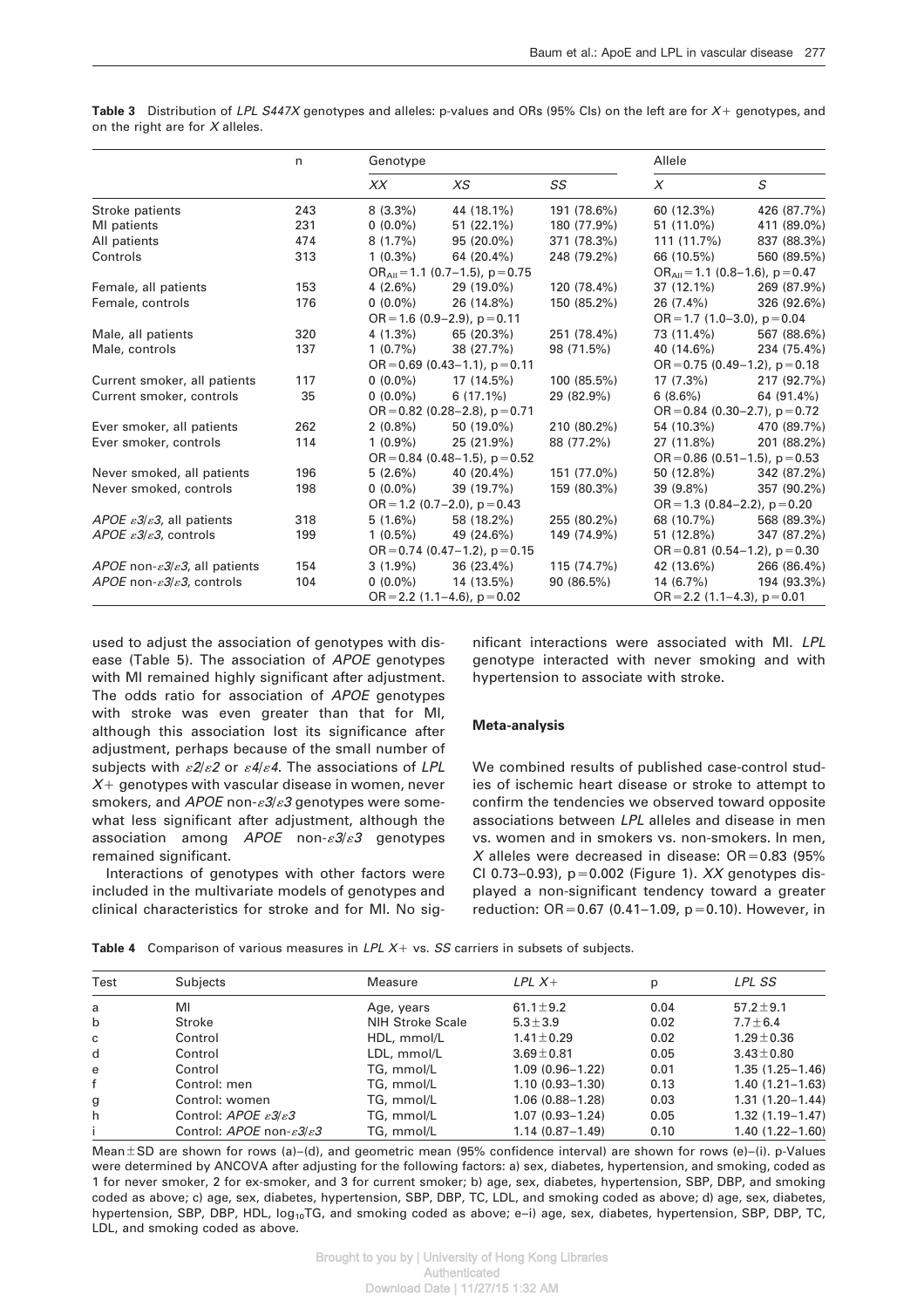| Table 5 | Logistic regression analysis. |  |
|---------|-------------------------------|--|

| Genotype                          | Subjects                                   | Adjusted OR (95% CI)<br>for disease | р        |
|-----------------------------------|--------------------------------------------|-------------------------------------|----------|
| a) APOE                           | Stroke and control                         | $3.0$ (0.6-16) for stroke           | 0.19     |
| b) APOE                           | MI and control                             | 2.4 $(1.7-3.6)$ for MI              | 0.000005 |
| c) LPL $X+$                       | Women                                      | 1.4 $(0.7-2.5)$ for stroke or MI    | 0.3      |
| d) LPL $X+$                       | Never smokers                              | 1.1 (0.6-1.8) for stroke or MI      | 0.8      |
| e) LPL $X+$                       | APOE non- $\varepsilon$ 3/ $\varepsilon$ 3 | 2.2 $(1.1-4.4)$ for stroke or MI    | 0.03     |
| f) Never smoker $\times$ LPL $X+$ | Stroke and control                         | $3.2(1.3 - 7.9)$                    | 0.02     |
| Hypertension $\times$ LPL $X+$    |                                            | $0.42(0.17-1.0)$                    | 0.05     |

In subsets of subjects, multiple logistic regression was used to find factors associated with disease at  $p<0.1$ . These factors were then used to adjust the associations of genotypes with diseases. The following factors were used: a) age, SBP, DBP, diabetes, current smoking, and  $log_{10}TG$ , for APOE  $\epsilon 2/\epsilon 2+\epsilon 4/\epsilon 4$ ; b) sex, current smoking, and former smoking, for APOE coded as -1 for  $\epsilon 2/\epsilon 2$  or  $\epsilon 2/\epsilon 3$ , 0 for  $\epsilon 2/\epsilon 4$  or  $\epsilon 3/\epsilon 3$ , and 1 for  $\epsilon 4/\epsilon 4$  or  $\epsilon 3/\epsilon 4$ ; c) diabetes, current smoking, and former smoking; d) sex and diabetes; e) sex and current smoking; f) age, SBP, DBP, diabetes, current smoking, and  $log_{10}TG$ .

women, neither X alleles (p=0.52) nor XX genotypes  $(p=0.63)$  showed a negative association with disease. Since most studies did not present genotype results separately by sex, we attempted to gain further information by using regression of weighted  $X$  allele odds ratios vs. the proportion of males for all studies, including this report, with studies divided into independent male and female parts when possible. The slope of the regression was  $-0.16$  (OR/proportion male),  $p = 0.15$ .

Since no papers presented genotype results separately by smoking status, we used regression analysis to compare weighted  $X$  allele odds ratios against proportion of current smokers (Figure 2) (4, 28–32). The slope of the regression was  $-0.88$  (OR/proportion smokers),  $p=0.02$ . Using the regression line, the predicted odds ratio was 0.4 for current smokers and 1.3 for never smokers.

## **Discussion**

Our findings are consistent with reports of a positive association of the APOE exon 4  $\varepsilon$ 4 allele with MI, but only some studies reported a significant negative association between MI and  $\varepsilon$ 2 (9, 15). ApoE, as a constituent of very low-density lipoprotein particles, binds LDL receptor (LDLR), LDLR-related protein (LRP), and other receptors, thus aiding the catabolism of TG-rich lipoproteins and cholesterol homeostasis (8, 9). ApoE E2, the protein isoform coded by the  $\varepsilon$ 2 allele, binds LDLR poorly, which may increase the number of LDLRs, thereby lowering cholesterol levels (8, 10). The E4 form exhibits enhanced transfer from HDL to TG-rich lipoproteins, accelerating hepatic remnant clearance by apoE receptors and decreasing LDLR numbers, thereby increasing cholesterol levels (8, 10).



**Figure 1** Meta-analysis of LPL. Meta-analysis of the association of LPL alleles and genotypes with vascular disease in men (top) and women (bottom).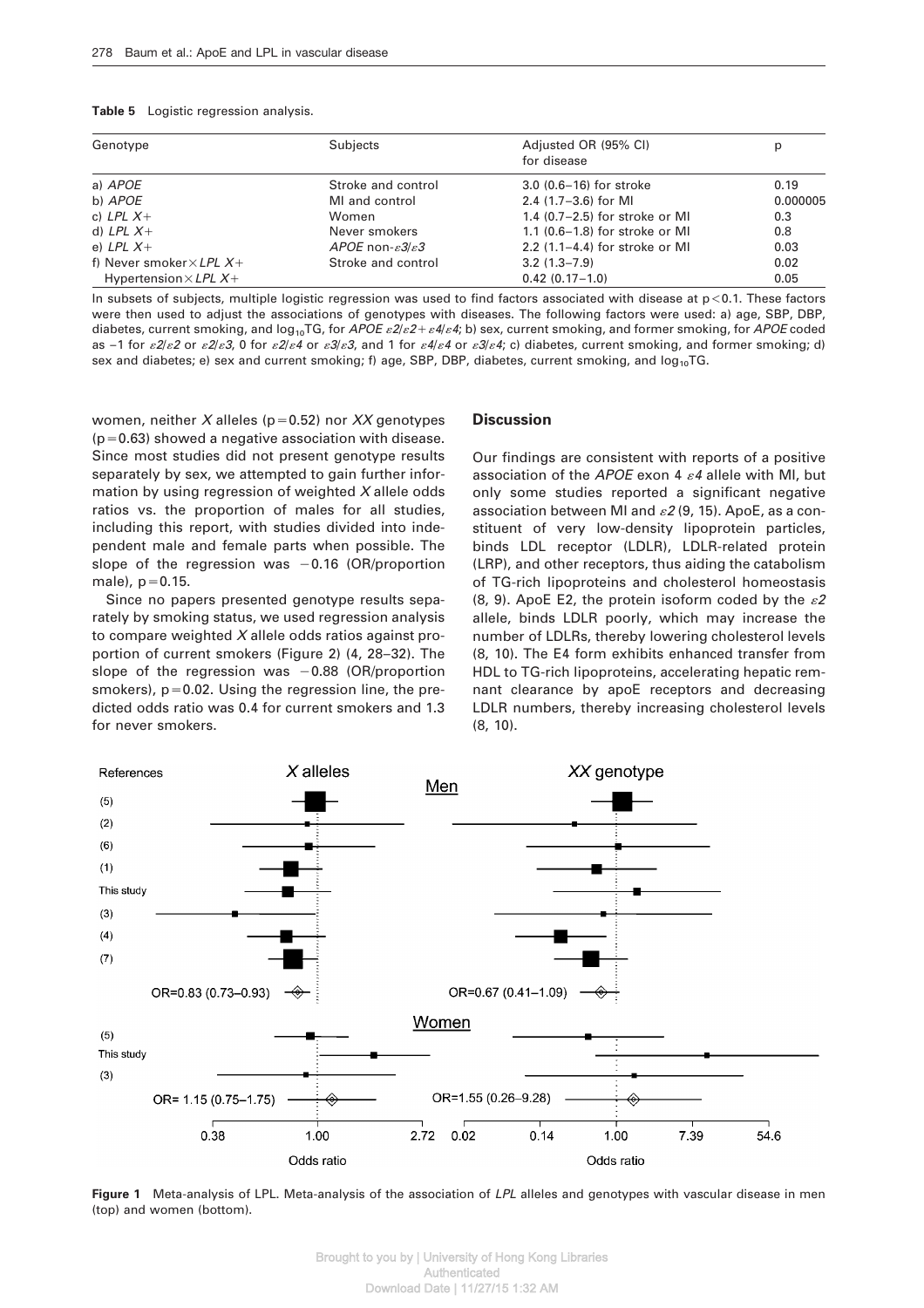

**Figure 2** Regression of smoking and LPL. Regression analysis for association of  $LPL$  X alleles with vascular disease by proportion of current smokers among patients in published studies (4, 28–32). Circle area is proportional to the number of subjects in the study. Regression: slope  $-0.88$ , p=0.02.

The greater stroke frequency we observed not only for  $\varepsilon$ 4, but also for  $\varepsilon$ 2 homozygotes has not been generally reported, perhaps because of the rarity of the  $\frac{\varepsilon^2}{\varepsilon^2}$  genotype (11). One possibility is that our observation is due to chance, since the p-value we observed (0.008) would not meet a Bonferroni-corrected significance level of 0.0016 (0.05 divided by 31, or the number of possible ways to dichotomize the six APOE genotypes). Meta-analysis of similar studies might provide the additional statistical power needed to confirm or refute this observation. If confirmed, a possible physiological explanation could be that the reduced receptor binding of E2 can increase circulating chylomicron remnant levels, especially after a meal (10), which might for unknown reasons increase the risk of stroke more than the risk of MI. Alternatively, the contrasting associations of  $\varepsilon$ 2 with MI and stroke might reflect the younger age of MI than stroke patients, rather than a difference in etiologies. In a study comparing young and old CHD patients,  $\varepsilon$ 4 was increased in young patients, while  $\varepsilon$ 2 was increased in old patients (12).

Among subjects with hypertension, we found an increased risk of stroke or MI associated with the  $\varepsilon$ 4 allele. It may be speculated that the combination of hypertension and  $\varepsilon$ 4 has a multiplicative effect, because these two risk factors might act through different pathogenic mechanisms.

The current results associated  $LPL X+$  carriers with several factors that suggested protection from vascular disease: lower TG, delayed age of MI, and less severe strokes. In meta-analysis,  $X$  alleles were indeed significantly negatively associated with vascular disease, although our own data showed associations of  $X$  alleles with vascular disease only in subsets of subjects. In a meta-analysis that expanded on one performed 3 years ago (5), X alleles were significantly negatively associated with stroke or cardiovascular disease in men, but not in women. It is possible that our result for women is an outlier that appears to eliminate the protective effect of  $X$  alleles. However, if the sexual divergence is confirmed in further studies, then our failure, and that of some other studies, to see a significant effect of  $X$  in all subjects (combined sexes) may be due to a small sample size or to the mix of subjects. For example, a largely male study population may yield a significant effect, while studies with a high proportion of women may not.

In multiple logistic regression analysis, we observed interactive associations of LPL  $X+$  genotypes with stroke that may give insight into the role of this polymorphism in vascular disease.  $X+$  genotypes in conjunction with hypertension appeared to be protective, but  $X+$  in conjunction with never smoking appeared to be harmful. The effects of these two interactions could be interpreted in a consistent way:  $X+$  protecting those at high risk of ischemic vascular disease, such as smokers or those with hypertension or other risk factors, and conversely harming those at low risk. The apparent protective effect of  $X+$  in men but not women might reflect the fact that men generally have greater risk of ischemic vascular disease.

Although  $X+$  genotypes showed decreased TG levels in both female and male controls, the lack of a protective effect against vascular disease in women might be due to the lower TG levels in women than men, in both genotypes (19), with reduced benefit to women from any further TG-lowering by  $X+$  genotypes. An alternative explanation could be that the  $X$ allele raises LPL activity, and that the net effect of  $X$ on vascular risk is a balance between the resulting reduction in circulating TG (good) and the accelerated atherosclerosis caused by increased LPL expression by macrophages in plaques (bad) (16). Estrogen increases LPL expression by macrophages, thus perhaps pushing the balance relatively more toward the harmful end in women (33). However, estrogen also increases HDL levels (34), which might counter this harmful effect.

This is the first report of an association of vascular disease with an interaction of smoking and LPL S447X genotype. Although the type of regression analysis that revealed this interaction may be less powerful than meta-analysis (as shown, for example, by the lack of significance in regression of sex vs. odds ratio of disease with  $X<sub>i</sub>$  despite the significant effect revealed by the corresponding meta-analysis), the fact that regression, despite its weakness, did reveal a significant interaction of smoking with LPL S447X genotype suggests that this effect may be strong. In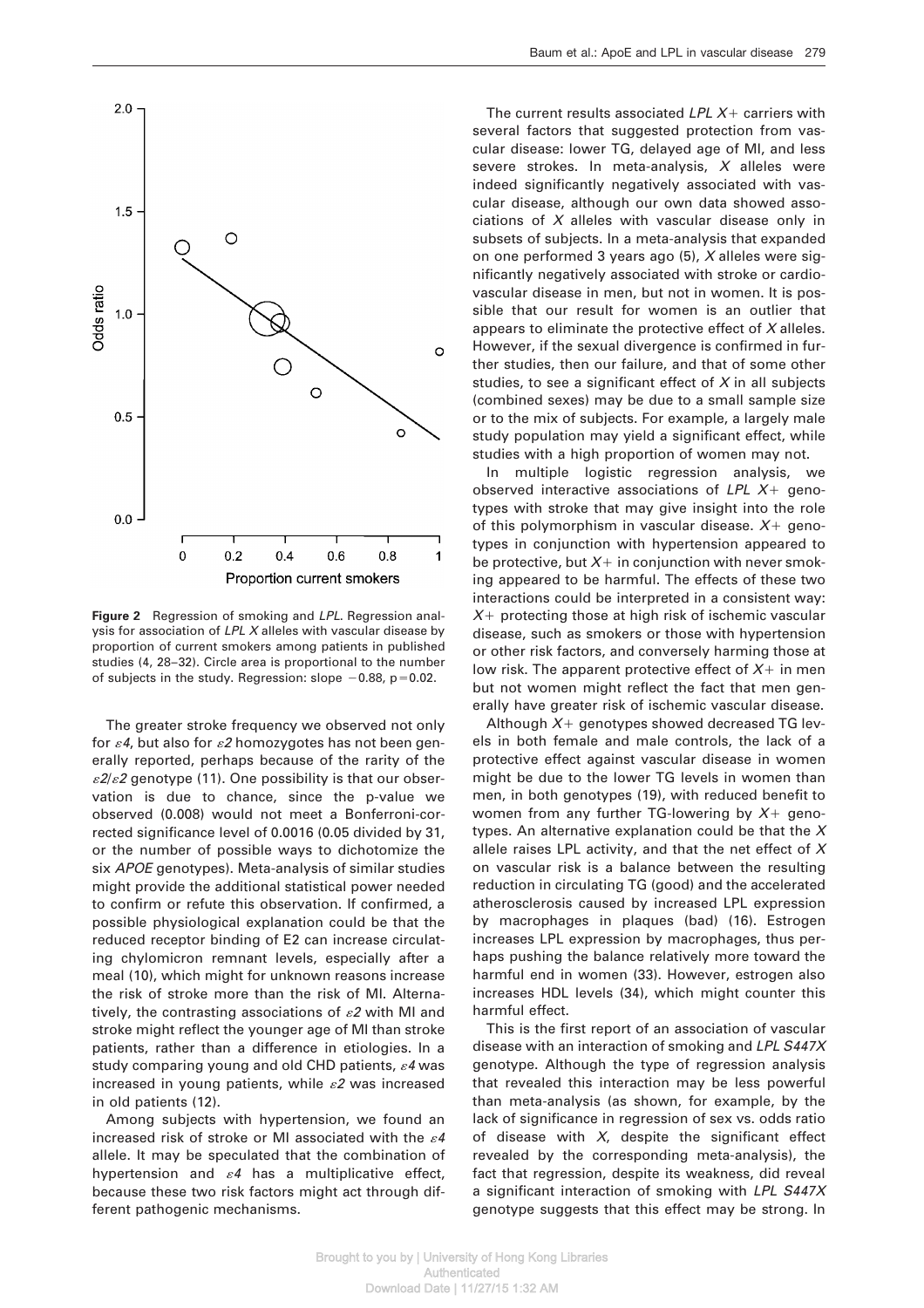general, regression may be a useful tool for examination of published studies for potential association of disease with a factor that was not stratified.

The association with vascular disease increased in the order SS non-smoker $\lt X$ + non-smoker $\lt X$ +  $smoker < S$ S smoker. A similar interaction order was reported for the LPL D9N polymorphism:  $N+$  non $smoker<$  DD non-smoker $<$  DD smoker $<$  N+ smoker (14). N9 and S447 reduce LPL activity and raise TG levels (14, 17–19). Smoking decreases LPL activity and raises TG (21), perhaps lowering risk by reducing endothelial-located, pro-atherogenic LPL and raising risk by reducing non-endothelial, anti-atherogenic LPL (16). Thus, polymorphisms may affect risk via the latter effect in smokers and the former in non-smokers, resulting in opposite effects of genotypes in smokers vs. non-smokers. N9 LPL binds more LDL, and thus may recruit oxidized LDL and monocytes to smokinginduced endothelial lesions, exacerbating atherosclerosis in smokers, although why N9 reduces risk in non-smokers remains unexplained (14, 16). To exclude the possibility that sex confounds these smoking interactions (because most smokers are men), subjects can be analyzed separately by smoking and sex, but our study had too few current smokers to do so reliably.

This is the first report of an association between vascular disease and an interaction of APOE exon 4 and LPL S447X genotypes. The greater odds ratio with the APOE non- $\epsilon 3/\epsilon 3$  and LPL X+ combination did not correspond to a greater TG level in ours or a previous study (20). It is not clear why both APOE  $\varepsilon$ 2 and  $\varepsilon$ 4 alleles would induce similar effects, but perhaps the same destination is reached via different routes. ApoE protein levels and LPL activity are higher in  $\mathscr E$  carriers, and LDL-C is raised in  $\mathscr E$  carriers (8, 18, 20). The combination of either  $\varepsilon$ 2 or  $\varepsilon$ 4 with the increased LPL activity in  $X$  carriers (17, 18, 20) might bring more oxidized LDL and macrophages into atherosclerotic plaques (16). LPL from macrophages can be atherogenic, perhaps by binding lipoproteins to sites of endothelial damage, converting TG-rich lipoproteins into remnants and creating toxic products of lipolysis, or affecting macrophage function (16, 35). However, apoE expression protected against atherosclerosis induced by macrophage-specific LPL in mice (22), and thus the effect of APOE  $\varepsilon$ 2 in our study might not be due to increased apoE protein levels, but rather due to another factor, such as delayed remnant clearance (15).

This study has limitations. Lack of body mass index or lipoprotein(a) data precluded adjusting for these factors in multivariate logistic regression. Multiple comparisons may produce false-positive associations. Rather than reducing the chance of their occurrence by Bonferroni correction of significance levels, we chose to present the data and let readers interpret the results with appropriate caution, allowing new associations to be uncovered that may otherwise remain hidden. However, it will be necessary to confirm or refute these findings in independent populations in studies performed by other investigators.

Limitations for the MI portion of the study include lack of some data for MI patients, and a control population older than the MI patients. This lack of age matching is a possible source of bias. Another limitation is that the study design is case-control, which may be prone to bias in subject selection and matching. On the other hand, case-control studies provide good statistical power compared to prospective studies of similar size. Ideally, findings of case-control studies will be confirmed or refuted by prospective studies.

Because S447X is the most common LPL coding polymorphism, the effects of interactions with smoking or the apoE exon 4 polymorphism on population risk would be great, and should spur authors of previous studies of this polymorphism and vascular disease to stratify their results by smoking status, sex, and APOE genotype to confirm or refute our findings. However, when stratified data are absent, regression can be attempted as an alternative method of combining results of multiple studies to discover interactions.

### **Acknowledgements**

Supported by Earmarked Research Grant CUHK 4069/02M from the Hong Kong Research Grants Council.

#### **References**

- 1. Galton DJ, Mattu R, Needham EW, Cavanna J. Identification of putative beneficial mutations for lipid transport. Z Gastroenterol 1996;34(Suppl 3):56–8.
- 2. Peacock RE, Hamsten A, Nilsson-Ehle P, Humphries SE. Associations between lipoprotein lipase gene polymorphisms and plasma correlations of lipids, lipoproteins and lipase activities in young myocardial infarction survivors and age-matched healthy individuals from Sweden. Atherosclerosis 1992;97:171–85.
- 3. Gagne SE, Larson MG, Pimstone SN, Schaefer EJ, Kastelein JJ, Wilson PW, et al. A common truncation variant of lipoprotein lipase (Ser447X) confers protection against coronary heart disease: the Framingham Offspring Study. Clin Genet 1999;55:450–4.
- 4. Reymer PW, Gagne E, Groenemeyer BE, Zhang H, Forsyth I, Jansen H, et al. A lipoprotein lipase mutation (Asn291Ser) is associated with reduced HDL cholesterol levels in premature atherosclerosis. Nat Genet 1995; 10:28–34.
- 5. Wittrup HH, Nordestgaard BG, Steffensen R, Jensen G, Tybjaerg-Hansen A. Effect of gender on phenotypic expression of the S447X mutation in LPL: the Copenhagen City Heart Study. Atherosclerosis 2002;165:119–26.
- 6. Mattu RK, Needham EW, Morgan R, Rees A, Hackshaw AK, Stocks J, et al. DNA variants at the LPL gene locus associate with angiographically defined severity of atherosclerosis and serum lipoprotein levels in a Welsh population. Arterioscler Thromb 1994;14:1090–7.
- 7. Jemaa R, Fumeron F, Poirier O, Lecerf L, Evans A, Arveiler D, et al. Lipoprotein lipase gene polymorphisms: associations with myocardial infarction and lipoprotein levels, the ECTIM study. Etude Cas Temoin sur l'Infarctus du Myocarde. J Lipid Res 1995;36:2141–6.
- 8. Davignon J, Gregg RE, Sing CF. Apolipoprotein E polymorphism and atherosclerosis. Arteriosclerosis 1988; 8:1–21.